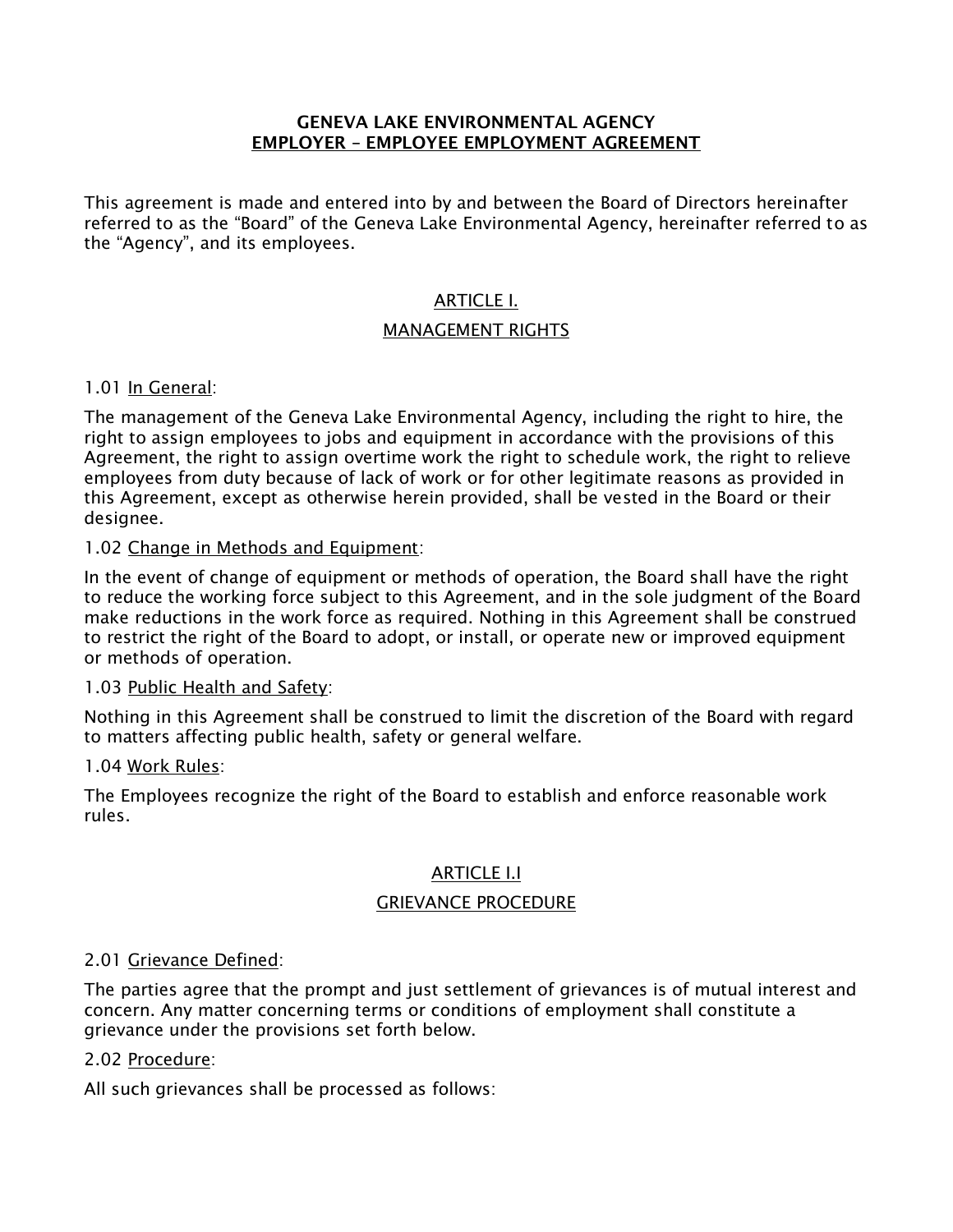- Step 1: If an employee has a grievance, he/she shall first present the grievance orally to the Director. Said grievance may be presented by the employee within thirty (30) calendar days from the date of the event or knowledge thereof which gave rise to the complaint or the grievance will be barred.
- Step 2: If the grievance is not settled at Step 1 within ten (10) days after having been presented to the Director the grievance shall be reduced to writing and presented to the Board at the next regularly scheduled Board meeting, The decision of the Board must be in writing and submitted to the aggrieved within ten (10) calendar days following that regularly scheduled Board meeting after their receipt of the employee's grievance.

## 2.03 Back Pay:

The Board shall be authorized to award any employee involved back pay and benefits, if any, but not more than the regular wages or benefits that would have been paid had the violation not occurred.

#### 2.04 Extension of Time Limits:

Time limits in this statement may be extended by mutual written consent of both parties. The failure of either party to file, appeal or process a grievance in a timely fashion as provided herin shall be deemed a settlement in favor of the other party.

#### 2.05 Policy Grievance:

The employees shall have the right to submit policy grievances regarding provisions of this Agreement in matters which do not necessarily apply to any one employee.

#### ARTICLE I.II

#### **HOURS**

#### 3.01 Work Schedule:

Work schedules shall be established by the Director with the consent of the Board. The interests of the employees and the needs of the Agency to provide public services shall both be taken into account in setting employee work schedule.

#### 3.02 Compensatory Time Off:

Salaried employees shall be allowed to accumulate, not to exceed, twenty four (24) overtime hours to be used as time off in lieu of regularly scheduled employment as defined in the job description. The Director shall be responsible for the compensatory time off records.

# ARTICLE I.V

#### WAGES

4.01 Rate of Pay: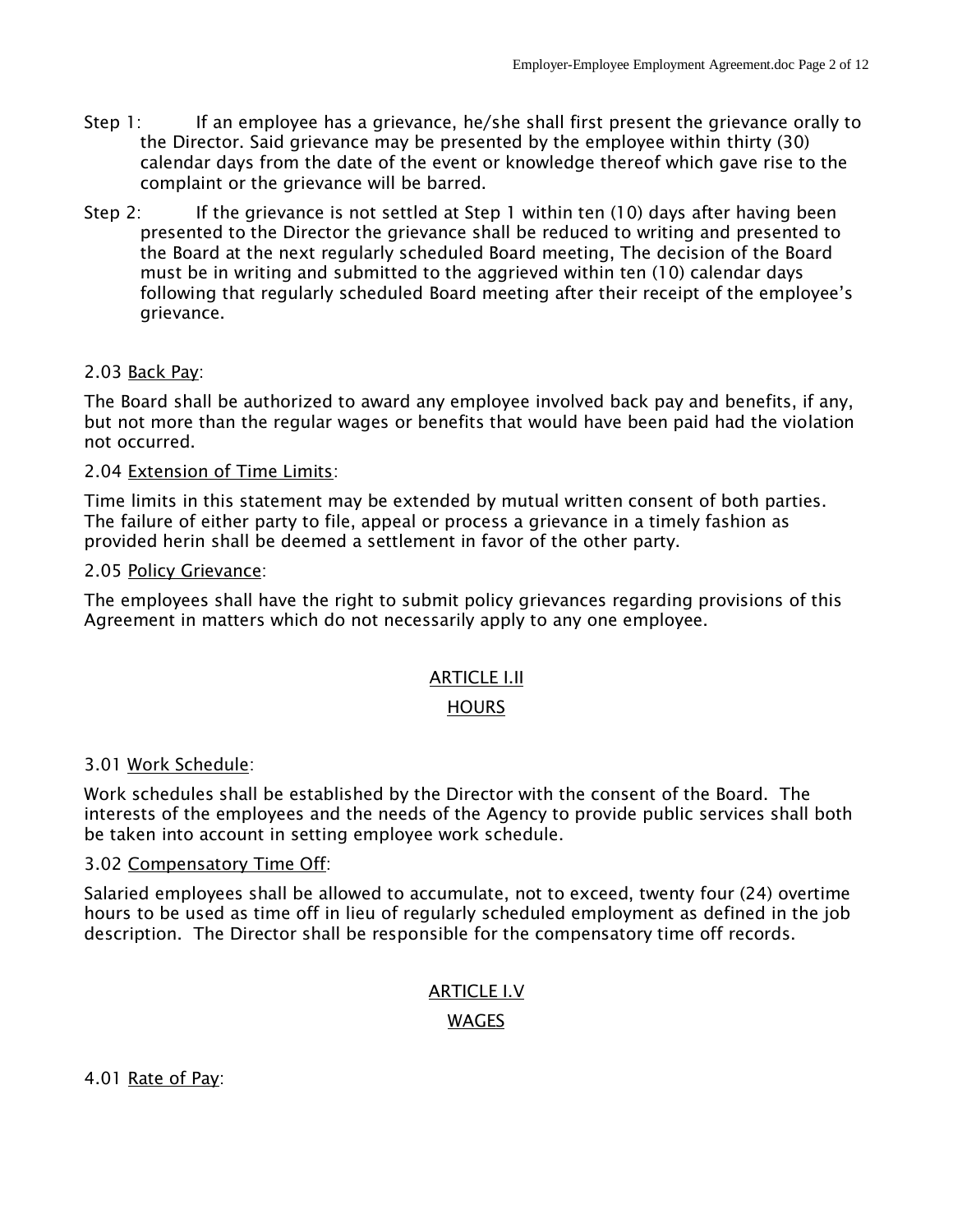Absent a reduction in the funding available for operation of the Agency, and subject to Section 1.01 of Article 1, no employee's salary or wages may be decreased below that employee's present pay rate.

## 4.02 Transfer:

Upon any employee transfer in position, the Board shall negotiate a rate of pay below that employee's present pay rate.

## 4.03 New or Changed Jobs:

The Agency shall notify the employees before a new job is added or an existing job changed; the reasonableness of the new job duties and wage rates shall be subject to the grievance procedures but the job change shall go into effect pending settlement.

## 4.04 New Employees:

New employees shall be informed of their pay scale at the time they are hired and of any increase to be paid upon completion of their probationary period.

## 4.05 Probationary Period:

The probationary period is that first two (2) months of employment with the Agency of that first two (2) months of employment after job transfer, or new, or changed job. It is a trial period to test the employee's qualifications for the responsibilities of the position. If the Board is not satisfied with the employee, it may:

- 1) Withhold the post probationary increase and extend the probationary period by set length of time not to exceed sixty (60) working days,
- 2) Lower the job classification, or
- 3) Terminate his or her employment with the Agency.

# ARTICLE V.

#### RETIREMENT

#### 5.01 Normal Retirement:

Any regular employee in the Agency shall be permitted, at his own request, to remain in the employ of the Agency until the end of the calendar quarter of the year in which the employee attains the age of 70. Calendar quarters are on the last day of March, June, September, and December. The Board has the option of retaining any employee after the age of 70.

# ARTICLE VI.

# VACATIONS

#### 6.01 Entitlement:

Salaried employees shall receive vacations with pay based on length of Agency service in accordance with the following schedule:

After: Year 1: 5 working days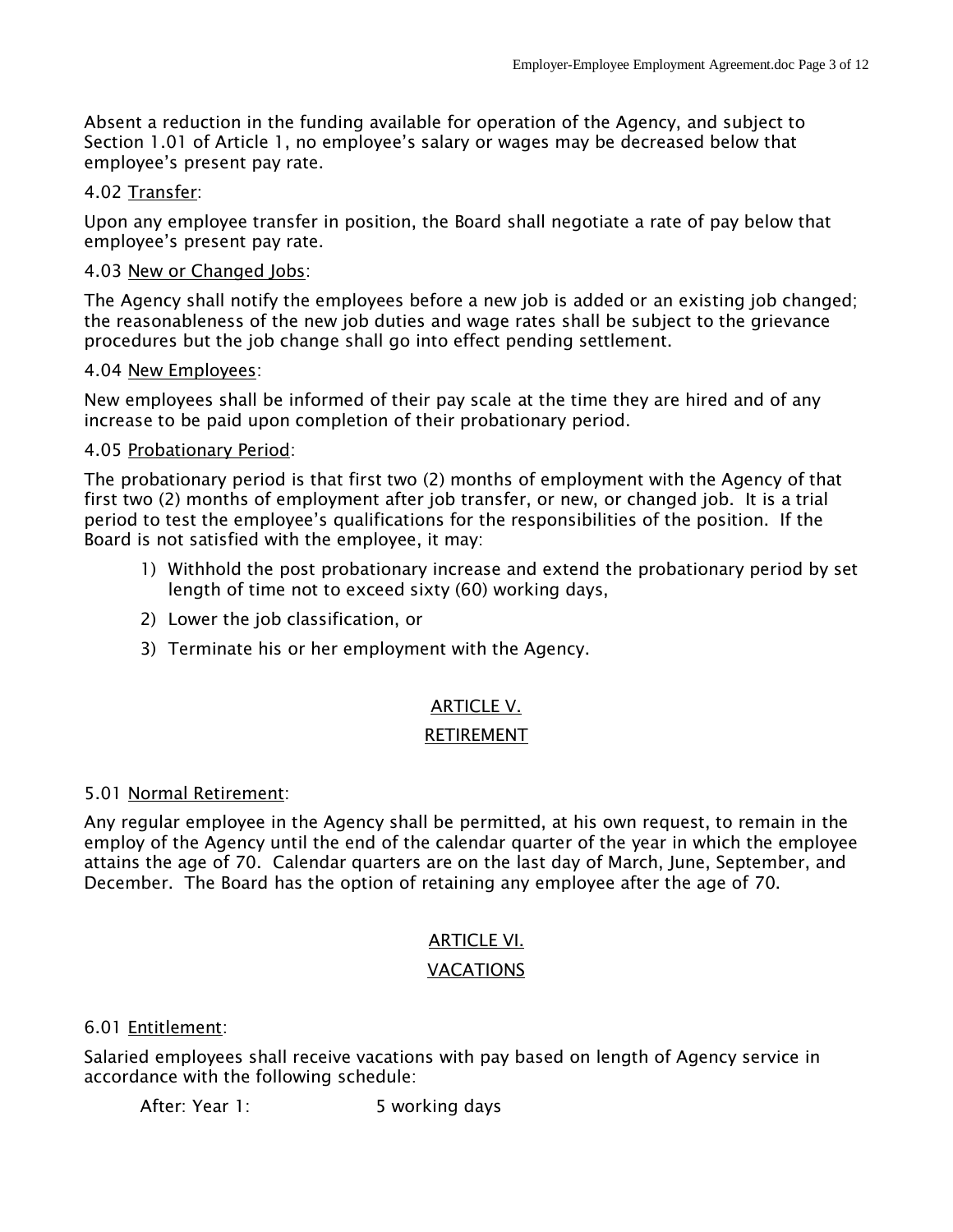| Year 2, 3, & 4:    | 10 working days |
|--------------------|-----------------|
| Year 5, 6, & 7:    | 15 working days |
| Year 8, 9, & 10:   | 20 working days |
| 11 Years and over: | 25 working days |

The above vacation entitlement shall be pro-rated for any absence from work without pay in excess of any on week in one vacation year.

# 6.02 Eligibility:

Vacations shall be earned based on the employee's anniversary date of employment, or upon whole months worked for those in their first year of service.

# 6.03 Vacation Selection – Unused Vacation:

An employee who is eligible for vacation may take his vacation at such time and times as may be agreed upon between him and his fellow employees. Vacation credits earned but not used during a given Anniversary Year shall lapse at the completion of that Anniversary Year.

# 6.04 Termination:

Any employee who is entitled to a vacation at the time of terminating his services with the Agency shall be paid for his vacation at the time of the severing of his status; including any prorated vacation.

# 6.05 Partial Vacation:

Employees who have earned vacation will be permitted to take one-half (1/2) or one (1) day at a time upon approval of the Director.

# 6.06 Charges Against Vacation Leave:

Tardiness may be charged against vacation leave at the rate of one (1) hour so charged for each one-half (1/2) hour tardiness. The Director shall be responsible for tardiness charges and assessments. If an employee is ill and fails to report this fact to the office by noon of the first day of such illness, such unauthorized absence may be charged against annual leave.

# 6.07 Part-Time Employees:

Part time employees averaging more than 20 hours per week shall receive one weeks paid vacation per year commencing with their first anniversary of employment. The amount paid shall equal the average weekly wage in the prior year of employment.

# ARTICLE VII.

# **HOLIDAYS**

# 7.01 Number of Holidays:

The PAID HOLIDAYS for regular full-time employees are as follows:

- 1. New Year's Day 7. Day after Thanksgiving
- 2. Good Friday 8. Christmas
- 3. Memorial Day 9. The last normally scheduled work day proceeding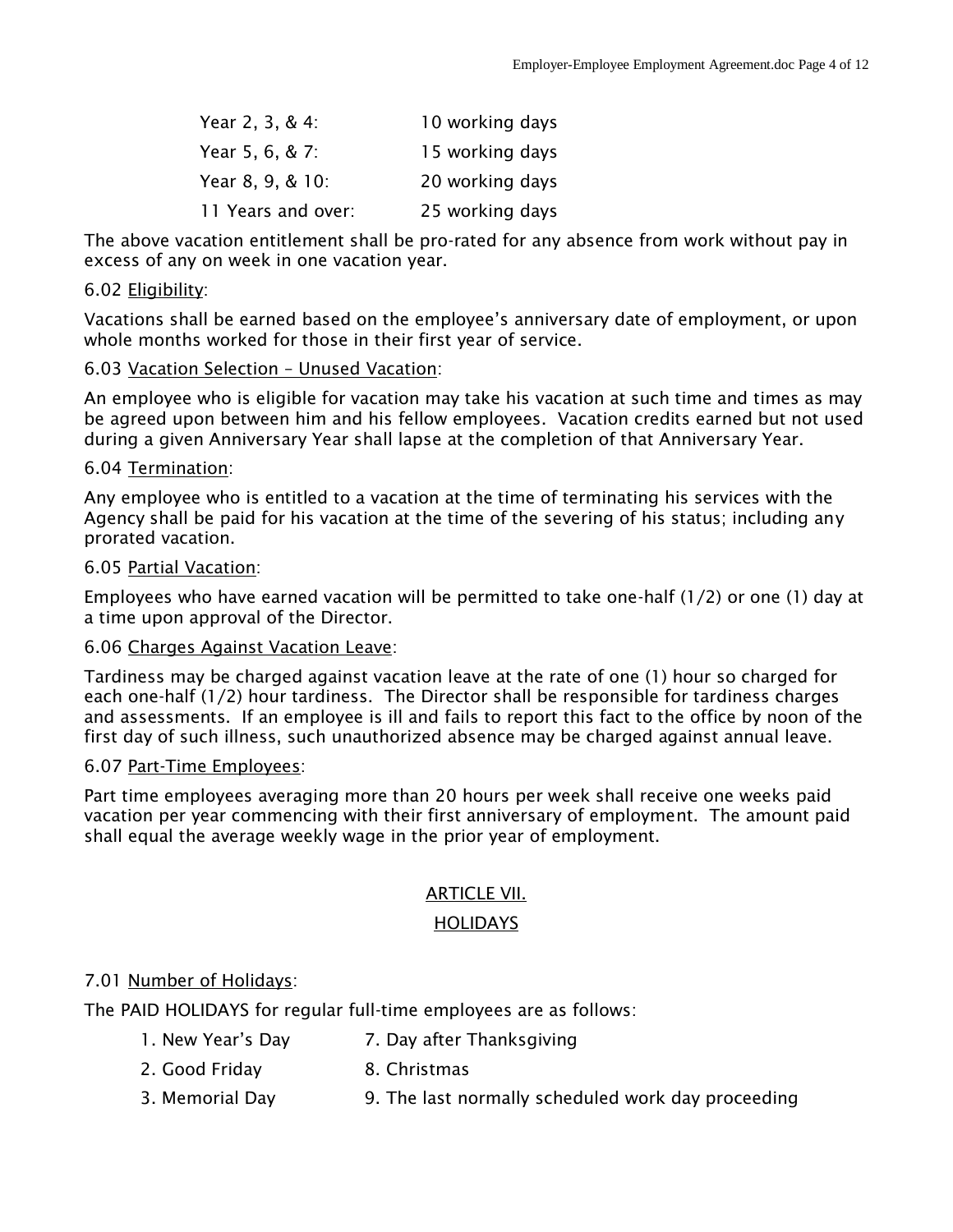- 4. Independence Day Christmas Day
- 5. Labor Day 10. The last normally scheduled work day
- 6. Thanksgiving Day proceeding New Year's Day

Regular part-time and probationary employees shall receive these holidays without pay.

# 7.02 Holiday During Vacation:

If the Holiday occurs during the employee's vacation, he shall be granted an additional day off with pay at the beginning or the end of his vacation period or by mutual agreement at some other time.

## ARTICLE VIII.

# SICK LEAVE

## 8.01 Regular Full-Time Employees:

Basic sick leave shall be granted at the rate of one (1) day per month of service, with carry over from year to year, but at no time shall it accumulate to more than 12 days. There shall be no reimbursement of any kind for sick days not taken upon termination of employment.

## 8.02 Regular Part-Time Employees:

Sick leave accumulation for regular part-time employees shall be based on eight (8) hours for each one hundred seventy-three (173) hours of work.

# ARTICLE IX.

#### JURY DUTY

9.01 Jury Duty:

A regular full-time or regular part-time employee (including a probationary employee) called for jury duty shall receive his regular salary for such time, provided he or she deposits any compensation received for jury duty with the Agency Treasurer who shall issue reimbursement to the employee therefore.

# ARTICLE X.

#### MILITARY LEAVE

10.01 Active Duty:

The Agency and Board shall comply with the requirements of Federal and State of Wisconsin law with respect to the reinstatement of employees.

10.02 Reserve Duty: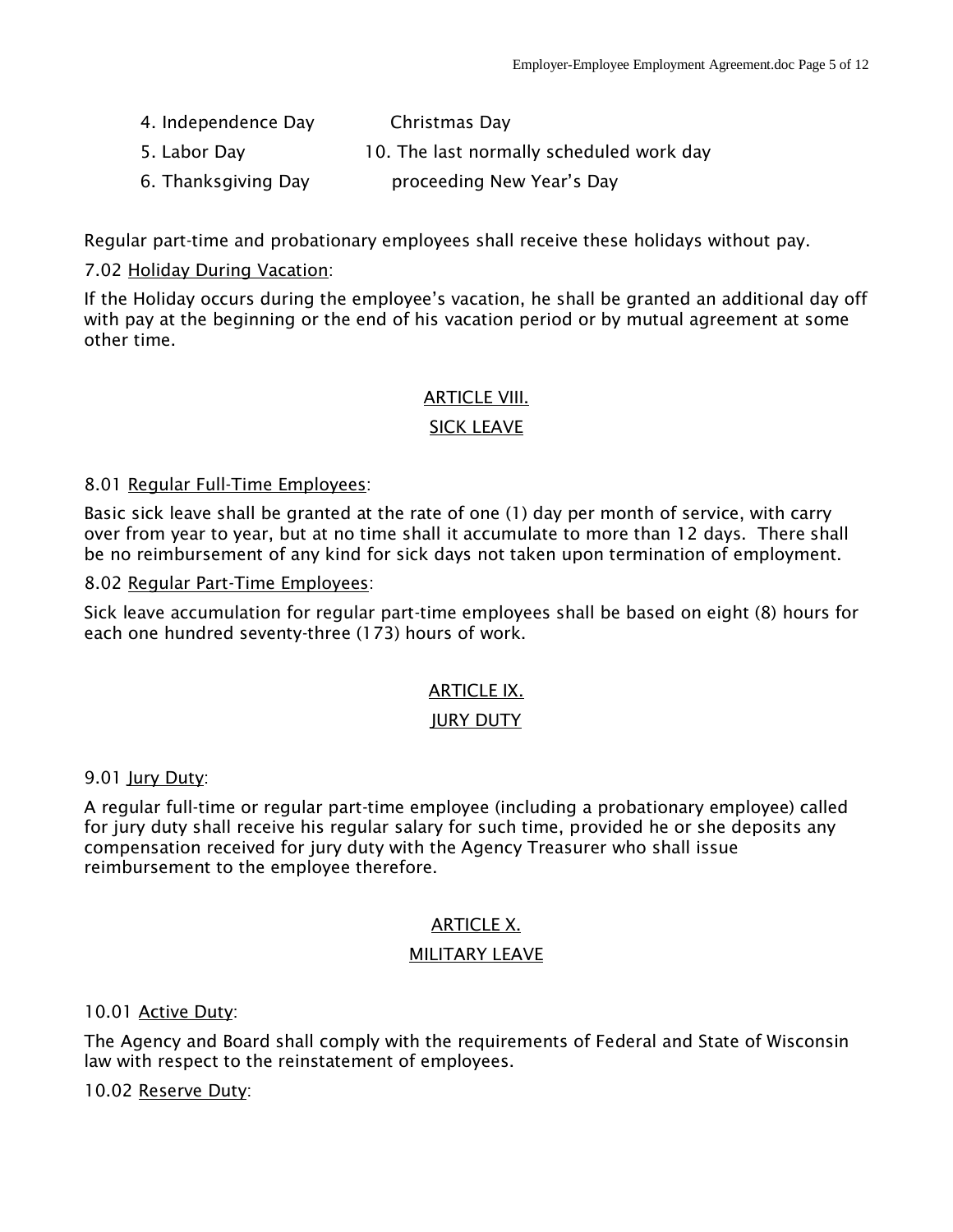Employees who are members of the military service who are called up for reserve training or duty for civil emergency shall receive their regular salary for a period not to exceed two (2) weeks in any Federal fiscal year provided they have deposited any compensation received for such service with the Agency Treasurer. They Treasurer shall issue a receipt for any such deposit.

# ARTICLE XI.

# FUNERAL LEAVE

## 11.01 Director's Discretion:

Funeral leave shall be granted at the discretion of the Director with subsequent Board consent.

## ARTICLE XII.

## OTHER LEAVES

## 12.01 Procedure:

Applications for leaves of absence for personal reasons must be made in writing stating the reason and given to the Director. The Director shall send the application to the Agency Board with a recommendation. The Agency Board shall notify the Director if the leave of absence is denied or authorized, indicating the duration of the authorization.

#### 12.02 Other Employment:

A leave of absence will not be granted for the purpose of taking other employment. However, the term "other employment" shall not include election to Federal, State, County or Municipal office.

#### 12.03 Personal Leave:

A leave of absence granted for personal reasons shall not be a paid leave. This leave shall be granted by the Director and approved by the Board.

#### 12.04 Pregnancy Leave:

Whenever a regular full-time or regular part-time employee becomes pregnant, she shall furnish the Agency with a statement from her physician stating the approximate date of delivery. A leave of absence, the duration of which shall be based on the recommendation of the employee's physician, shall be granted prior to and following delivery, but in no event shall such leave exceed a total of one (1) year.

#### 12.05 Educational Leave:

A leave of absence may be granted to employees who desire to improve their ability and job knowledge through further education. Educational leaves shall be without pay, except when requested by the Board, and must be recommended by the Director to the Board. The procedure for obtaining such leaves shall be the same as outlined in Section 12.01 of this Agreement.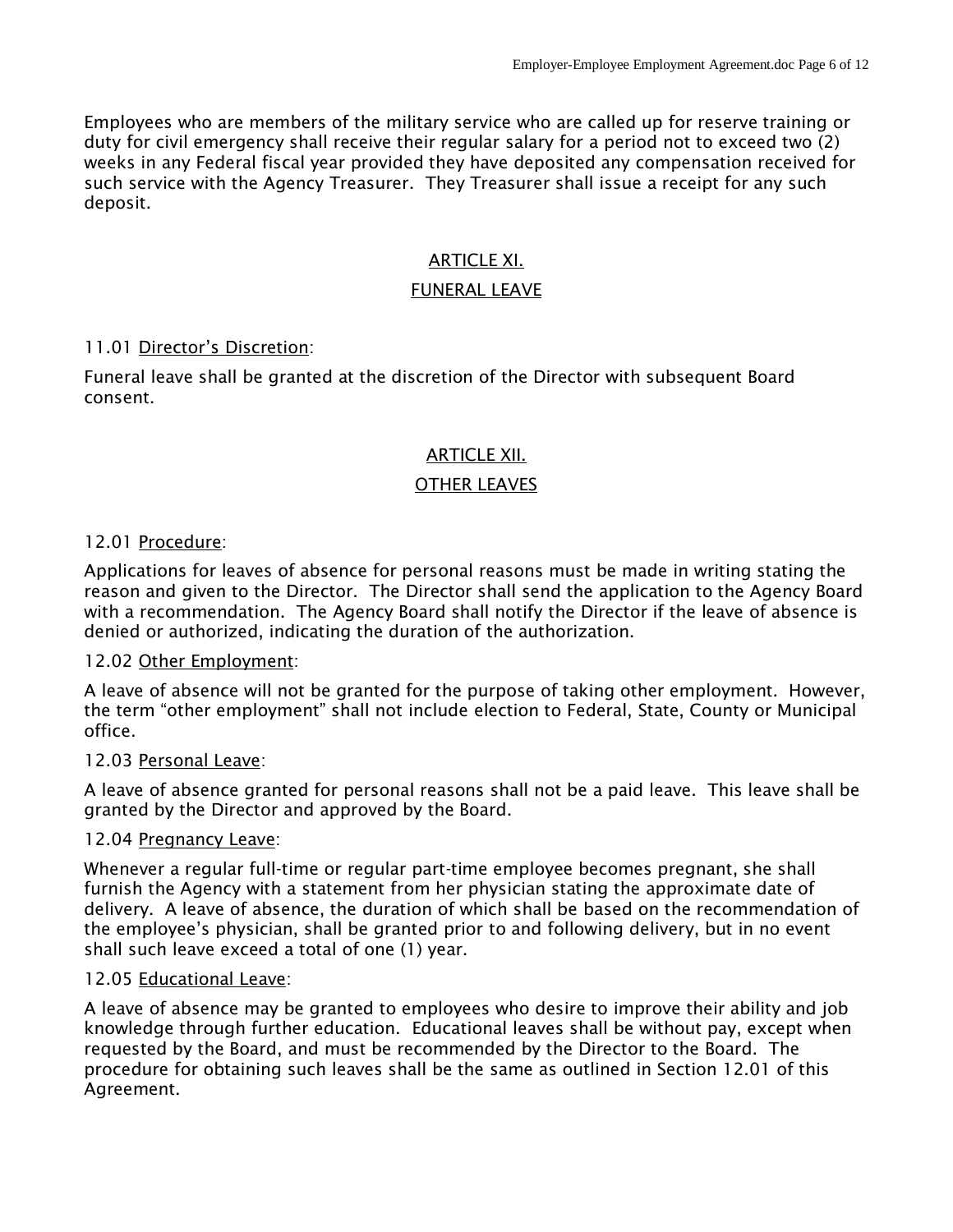# ARTICLE XIII. **INSURANCE**

#### 13.01 Hospital and Surgical Insurance Coverage Eligibility

All regular full-time employees on the first of the month following thirty (30) calendar days of employment, shall be eligible for basic hospitalization-surgical care and major medical insurance plan. The Agency shall pay no more than 100% of the premium payment on the policy covering their employees as stipulated in said policy, but not less than \$50.00 per month. The choice of this major medical insurance company shall be made by the Board. The employee will be able to decline this insurance choice and use the money to pay for any other major medical insurance policy if they so choose. The Agency shall pay no more than 70% of a family policy provided the employee is the major income producer, but not less than \$50.00 per month.

#### 13.02 Termination:

The Agency shall pay for said insurance policy for an additional calendar month following the month of termination of employment with the Agency. A retiree shall be eligible to continue under his or her policy as long as he or she pays the full premium in advance to the Agency Treasurer.

#### 13.03 Leave of Absence:

Employees on authorized leave of absence without pay may retain their benefits by submitting premium payments to the Agency Treasurer in advance.

#### ARTICLE XIV

#### AUTHORIZED TRAVEL PROCEDURE

#### 14.01 Automobile Expense:

Compensation may be claimed for mileage expense incurred during the use of any employee's personal automobile in the performance of his duties. Such expense will be reimbursed at the rate equal to the Federal (current) mileage allowance. Such mileage shall not include normal daily transportation from the employee's residence to the office and return, but may include such travel when necessary for the evening or other special meetings, or other such purpose at other than normal office hours.

#### 14.02 Other Transportation and Travel Expense:

Compensation may be claimed for meal and lodging expenses incurred during the performance of an employee's duties away from the Agency's office. Claims shall be subject to the approval of the Board.

#### 14.03 Method of Payment:

Unless otherwise directed, all travel and transportation expenses shall be submitted by employees and shall be subject to the approval of the Director. The Director shall submit these expenses to the Treasurer for payment.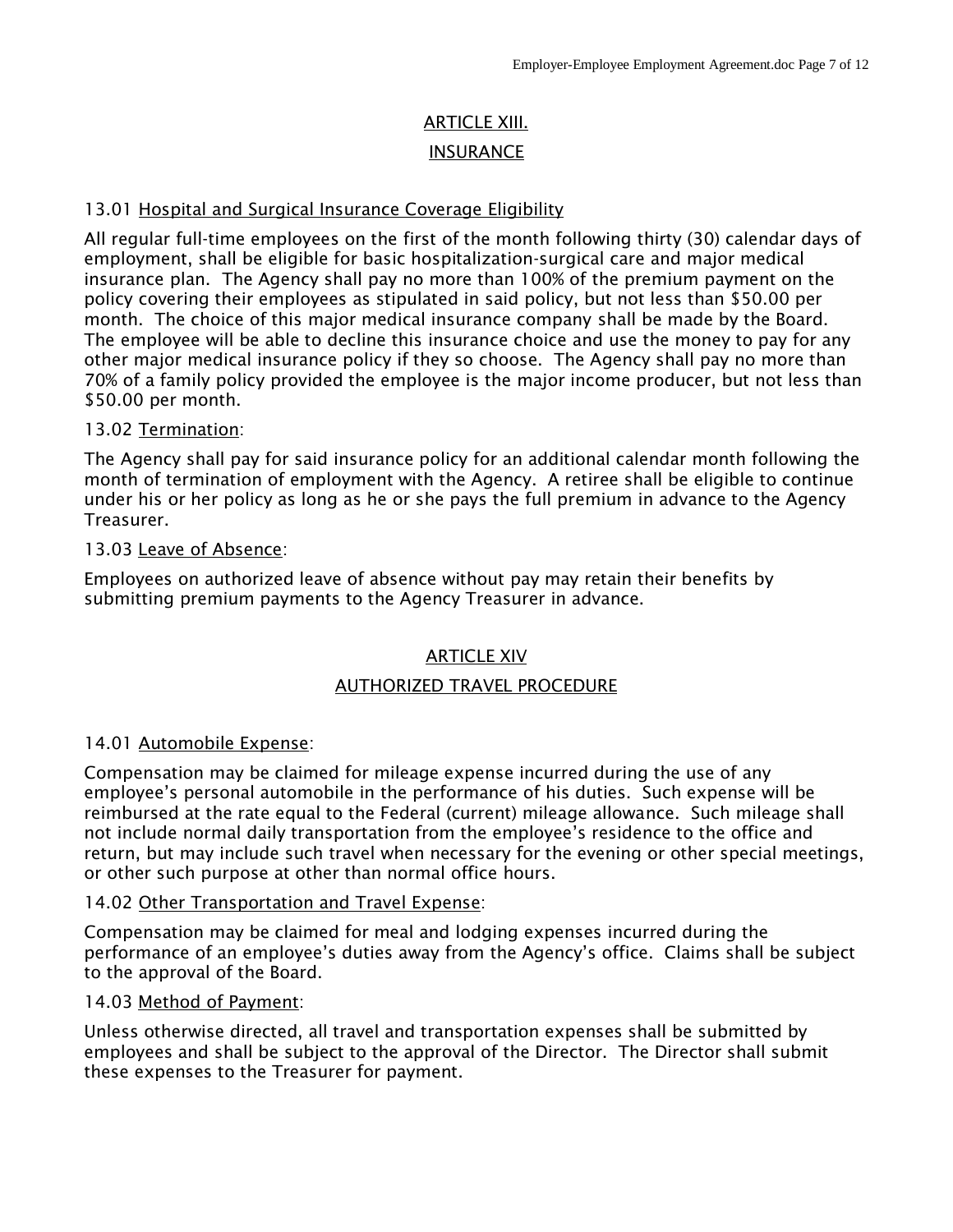# ARTICLE XV.

## GENERAL PROVISIONS

#### 15.01 Copies of Agreement:

The Agency shall make copies of this Agreement available to each employee and Board member.

#### 15.02 Legal Liability:

The employees shall be protected by the Agency and be free of any legal liability or suit in carrying out the duties established by their job description.

## 15.03 No Discrimination:

The parties to this Agreement shall not discriminate against any person because of race, creed, color, sex, or age and such persons shall receive the full protection of this agreement.

15.04 Pay Day:

Employees shall be paid twice monthly.

## 15.05 Job Description:

There shall be a job description supplied to each employee in each classification outlining their job duties. Any change in such job duties shall be negotiated between the parties prior to implementation.

# ARTICLE XVI.

# **VALIDITY**

#### 16.01

In the event any clause or portion of this Agreement shall be invalidated, the rest of the Agreement shall remain in full force and effect and negotiations shall be immediately instituted to adjust such invalidated clause or portion of the Agreement.

#### ARTICLE XVII.

#### DISCHARGE AND DISCIPLINE

#### 17.01 Right of Agency:

The Board shall have the right to discipline or discharge any employee for just cause. The Board shall also have the right to discharge or terminate employees during the probationary period as established in Section 4.05.

# 17.02 Discharge – Time Limit for Filing Grievance:

In the event that a discharged employee feels he/she has been unjustly discharged, said employee may file a complaint with the Director provided he/she does so within ten (10)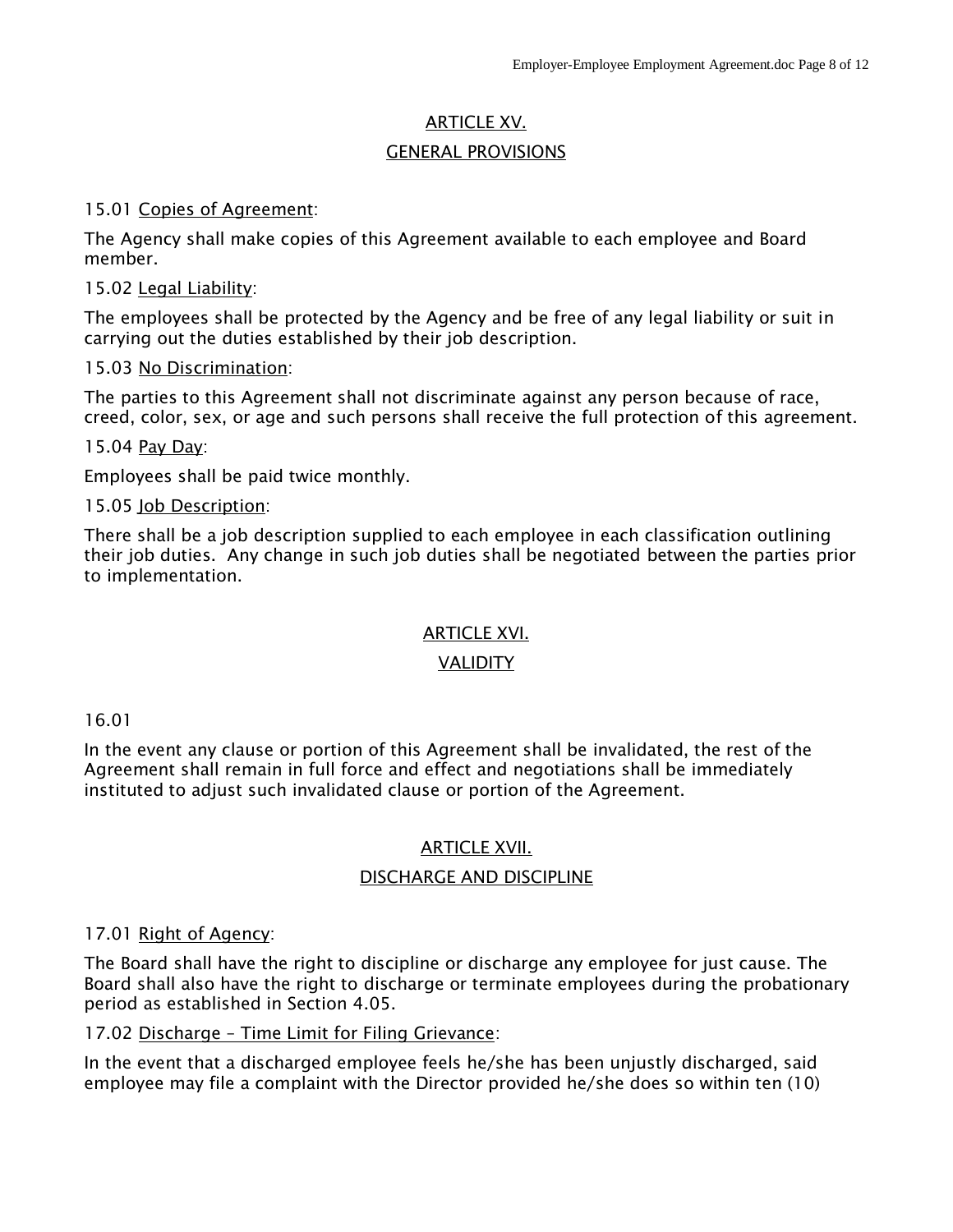working days after notice of discharge has been given as provided in Section 2.0. Said complaint shall be treated initially at Step 2 of the Grievance procedure.

#### 17.03 Notice:

Notice of discharge shall be given by personal delivery of a written termination report, if the employee is available at the Agency office. If, however, the employee is not at once available at the Agency office, then such report shall be mailed by certified mail to the employee's last known post office address.

#### 17.04 Failure To File Timely Complaint:

If no complaint is filed within the time specified the discharge shall be deemed to be absolute.

#### 17.05 Discharge – Not For Just Cause:

If after proper hearing the employee is found to be innocent of charges filed, said employee may choose to return to his or her former position or a similar position within the Agency at the same rate of pay, with no loss of pay or fringe benefits. This may be modified by an arbitration award, but in any event, the employee shall not receive more than his or her regular wages and benefits. The Board shall act as the Arbitration Board.

#### 17.06 Work Rules – Discipline

Employees shall comply with all provisions of this Agreement and all reasonable work rules. Employees may be disciplined for violation thereof under the terms of this Agreement, but only for just cause.

#### ARTICLE XVIII.

#### DELEGATION OF AUTHORITY

#### 18.01 In General:

The Director shall have full responsibility for the direction and conduct of all work performed by all Agency employees. Subject to Director's review and approval, however, the Director may delegate such authority as Director may deem necessary to other employees.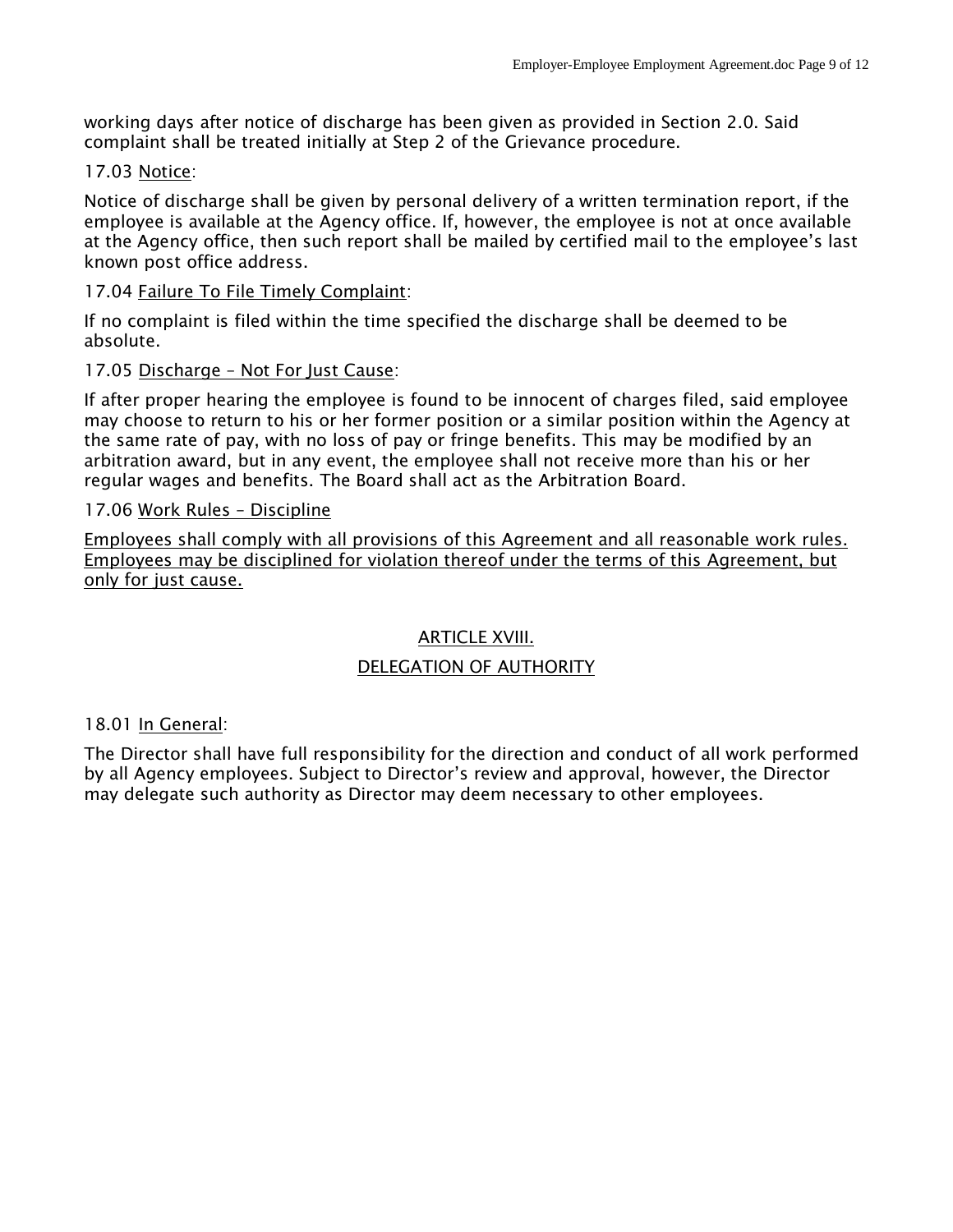# ARTICLE XIX. EFFECTIVE DATE

#### 19.01

This Agreement shall become effective upon its enactment by resolution of the Board and shall be automatically renewed for periods of (1) year thereafter; unless either party shall serve upon the other written notice of a desire to negotiate modifications or to terminate this Agreement. Such notice shall be served six months prior to the date of termination.

DATED this \_\_\_\_\_\_\_\_\_\_\_day of\_\_\_\_\_\_\_\_\_\_, \_\_\_\_\_\_\_\_\_\_, in the Geneva Lake Environmental Office, Fontana, Wisconsin.

BY:

Agency Board Chair print name ►

Representative of the Village of Williams Bay print name ►

Representative of the Village of Fontana print name ►

Representative of the City of Lake Geneva print name ►

Representative of the Town of Walworth print name ►

Representative of the Town of Linn print name ►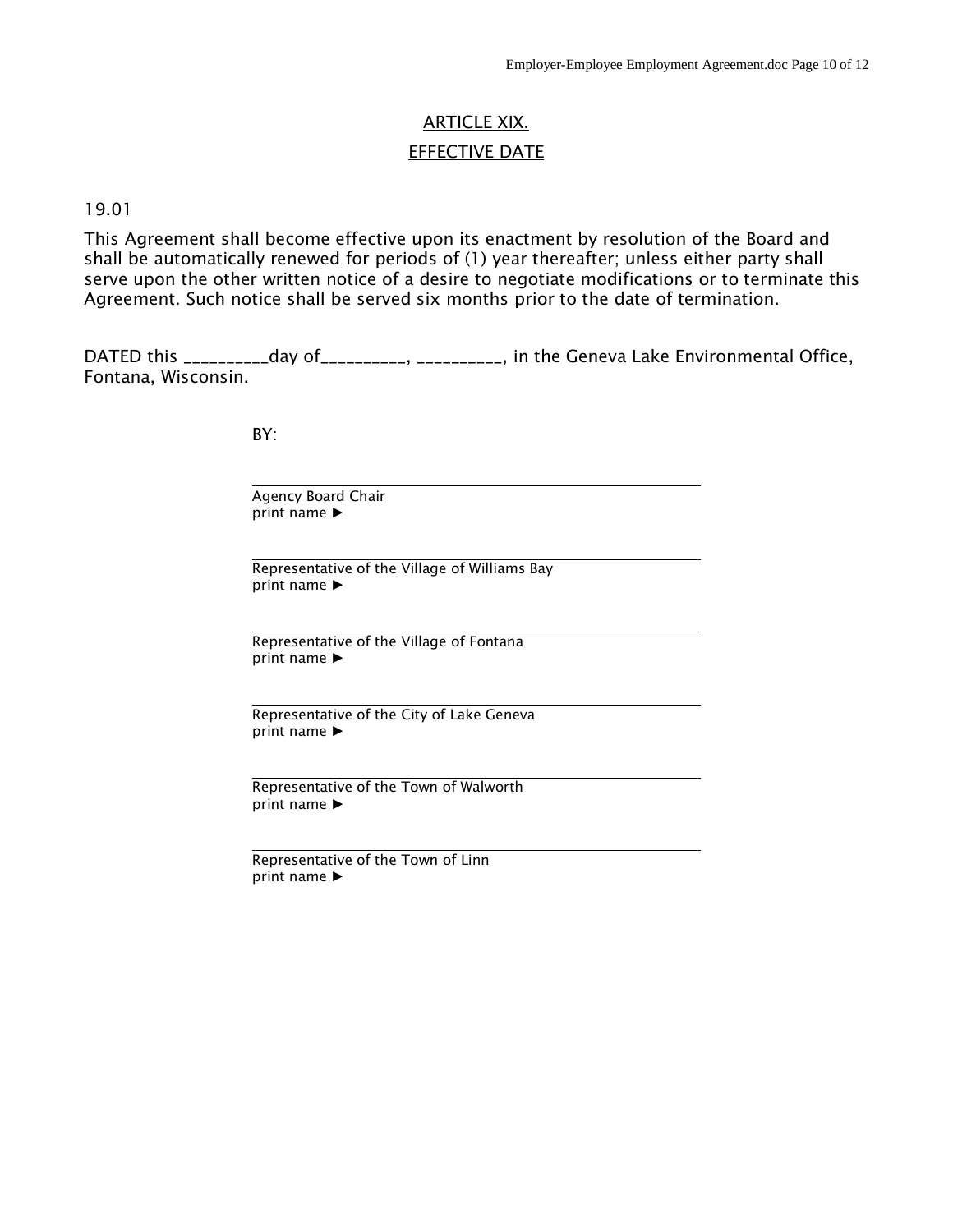#### GENEVA LAKE ENVIRONMENTAL AGENCY EMPLOYER – EMPLOYEE EMPLOYMENT AGREEMENT

#### AMENDMENT

This Amendment to the Employer-Employee Agreement dated February 8, 1984, is made and entered into by and between the Board of Directors hereinafter referred to as the "Board", of the Geneva Lake Environmental Agency, hereinafter referred to as the "Agency", and its employees.

## ARTICLE XX.

#### SIMPLIFIED EMPLOYEE PENSIONS

The Agency hereby agrees to enter into a Simplified Employee Pension Plan (SEP) for the benefit of the employees of the Agency.

The Agency agrees to make contributions to the SEP for each employee at a percentage to be determined annually of the employee's gross wages. These contributions shall be made on a monthly basis.

All employees will be eligible to be included in the SEP Plan after one year of employment with the Agency.

The Agency will be responsible for providing each employee with a yearly statement of the contributions made to the employee's SEP-IRA on or before April 15th of the year for which the contributions were made.

This SEP Plan is adopted in accordance with Section 408(k) of the Internal Revenue Code.

DATED this \_\_\_\_\_\_\_\_\_\_\_day of \_\_\_\_\_\_\_\_\_\_, \_\_\_\_\_\_\_\_\_\_\_.

BY:

Agency Board Chair print name ►

Representative of the Village of Williams Bay print name ►

Representative of the Village of Fontana print name ►

Representative of the City of Lake Geneva print name ►